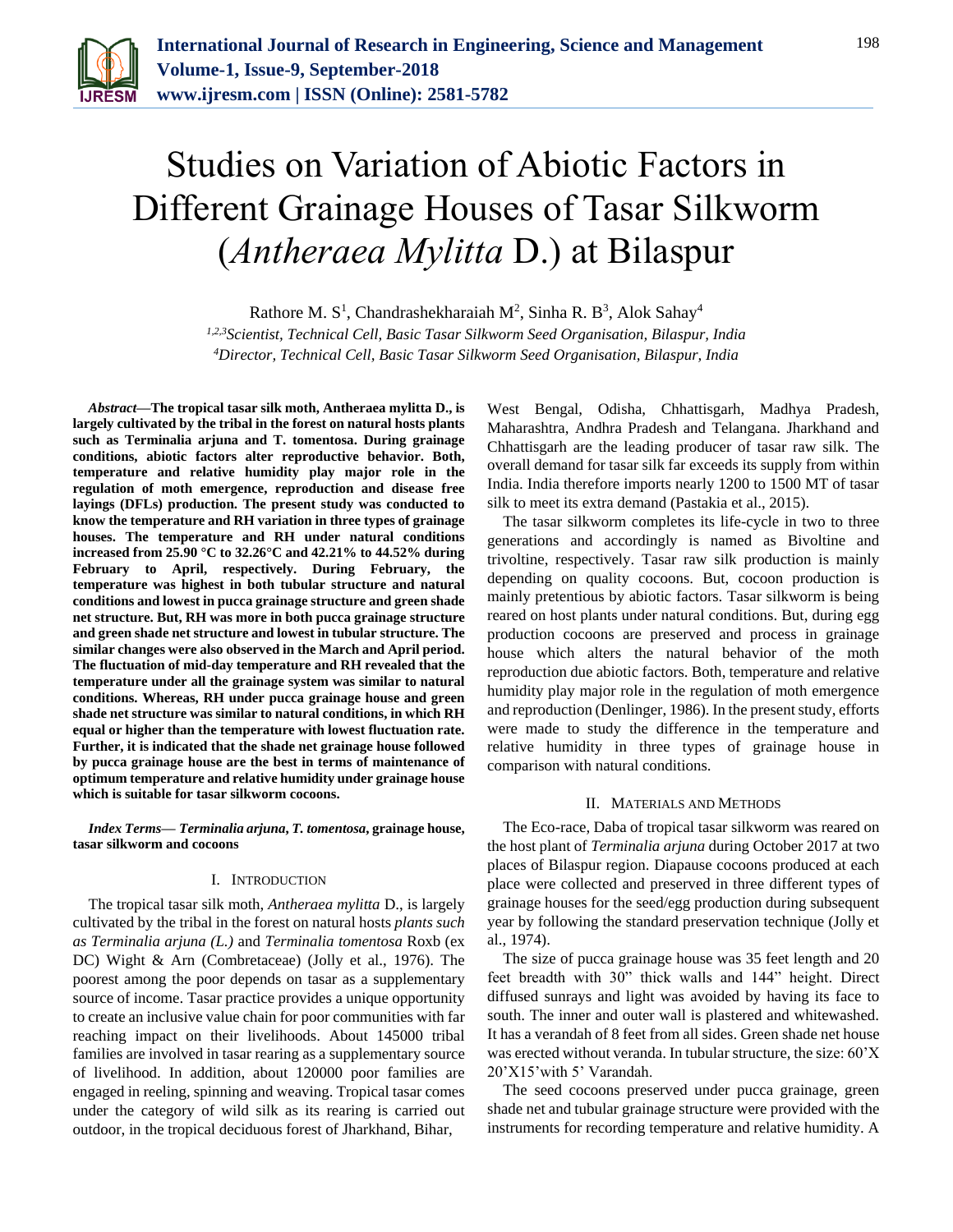



Fig. 2. Temperature and RH fluctuation over period of time under different grainage house [tubular grainage house-A; Pucca grainage house - B and green shade net structure - C] and Natural condition (D)

separate set of instruments were also installed in the natural conditions near to the grainage house for recording the actual temperature and relative humidity. The data was compiled and analyzed using Microsoft-excel.

## III. RESULTS AND DISCUSSION

The temperature and RH under natural conditions increased from 25.90 °C to 32.26°C and 42.21% to 44.52% during February to April, respectively. February was last part of winter and April was early part of summer. During February, the temperature was highest in both tubular structure and natural conditions and lowest in pucca grainage structure. But, RH was more in both pucca grainage structure and green shade net structure and lowest in tubular structure. During March, temperature was more in natural condition compared to all the grainage structures and lowest in pucca grainage structure. The relative humidity was more in tubular structure and lowest in natural conditions. During April, the temperature under all the grainage structures was comparatively lower than the natural conditions and RH was more under pucca grainage structure and natural conditions (Fig.1). From the overall observations it is inferred that the optimal temperature and RH was maintained under pucca grainage structure and green shade net house.



Fig. 1. Average temperature and RH of natural, tubular, pucca and green shade net grainage structure during February to April, 2018

The fluctuation of mid-day temperature and RH was observed for all the grainage houses including natural conditions from 15 March to 15 April, 2018. The results revealed that the temperature under all the grainage system was similar to natural conditions. Whereas, RH under pucca grainage house and green shade net structure was similar to natural conditions, in which RH was equal or higher than the natural temperature and less fluctuated. But, under tubular structure the RH fluctuated greatly and was lower than the actual temperature values of the day for throughout the month. RH was fluctuated to an extent of 10 to 55 % during day time under tubular structure, but, under natural, green shade net structure and pucca grainage system the RH was 22-36%, 22- 36% and 21-55%, respectively (Fig.2).

Lowest pupal mortality under preserved conditions, synchronized male and female moths emergence, recovery of maximum coupled moths should be the criteria for the ideal grainage performance. To achieve these parameters, requires optimum abiotic factor like temperature ( $25\pm5$  °C) and RH (70-80 %). Substantial variation in the temperature and RH in different grainage systems have been observed during February to April. Fluctuation in temperature was recorded under green shade net similar to natural condition. But, under pucca grainage house and tubular structure, the temperature fluctuations were not similar to the natural conditions. Green shade net structure, due to perforation in the green shade net, might have allowed natural air to pass inside and exit, thereby, regulated the temperature and RH under the structure. The temperature among the different grainage structures was low under pucca grainage structure compared to shade net structure, tubular structure and natural conditions. Under the pucca grainage concert structure, the heat inside is reduced through air infiltration (Mumovic and Santamouris, 2009) and ventilation by exhaust fan. The RH was more in both pucca grainage structure and green shade net structure and lowest in tubular structure. Under pucca graiange house the RH was maintained